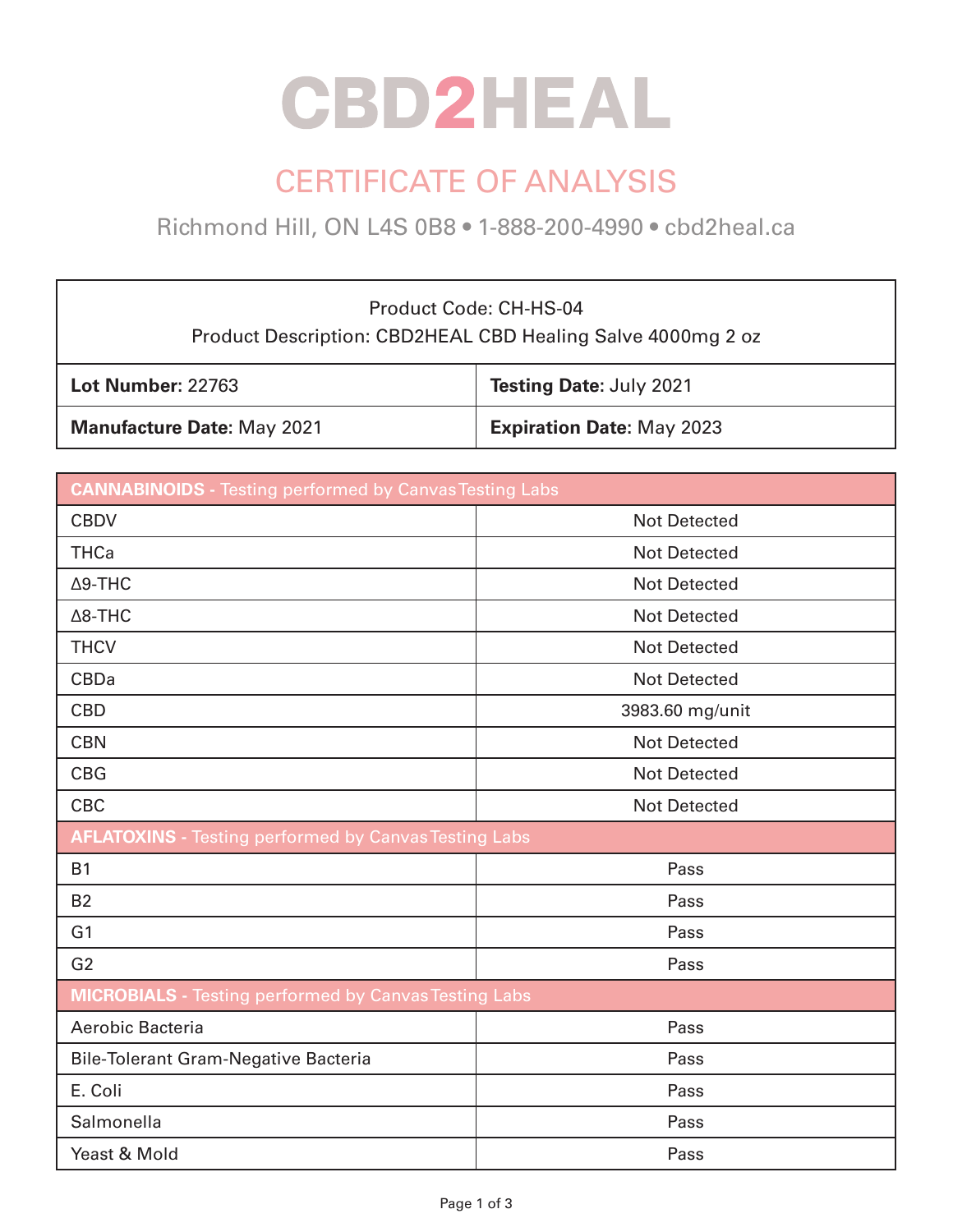# **CBD2HEAL**

## CERTIFICATE OF ANALYSIS

Richmond Hill, ON L4S 0B8 • 1-888-200-4990 • cbd2heal.ca

### Product Code: CH-HS-04 Product Description: CBD2HEAL CBD Healing Salve 4000mg 2 oz

| <b>Lot Number: 22763</b>          | Testing Date: July 2021          |
|-----------------------------------|----------------------------------|
| <b>Manufacture Date: May 2021</b> | <b>Expiration Date: May 2023</b> |

| <b>HEAVY METALS</b> - Testing performed by Canvas Testing Labs      |      |  |
|---------------------------------------------------------------------|------|--|
| Arsenic                                                             | Pass |  |
| Cadmium                                                             | Pass |  |
| Cobalt                                                              | Pass |  |
| Copper                                                              | Pass |  |
| Lead                                                                | Pass |  |
| Manganese                                                           | Pass |  |
| Mercury                                                             | Pass |  |
| <b>Nickel</b>                                                       | Pass |  |
| Zinc                                                                | Pass |  |
| <b>RESIDUAL SOLVENTS - Testing performed by Canvas Testing Labs</b> |      |  |
| Acetone                                                             | Pass |  |
| Ethanol                                                             | Pass |  |
| Heptane                                                             | Pass |  |
| Isobutane                                                           | Pass |  |
| Isopropanol                                                         | Pass |  |
| n-Butane                                                            | Pass |  |
| n-Hexane                                                            | Pass |  |
| n-Pentane                                                           | Pass |  |
| <b>PESTICIDES</b> - Testing performed by Canvas Testing Labs        |      |  |
| <b>Total Pesticides</b>                                             | Pass |  |